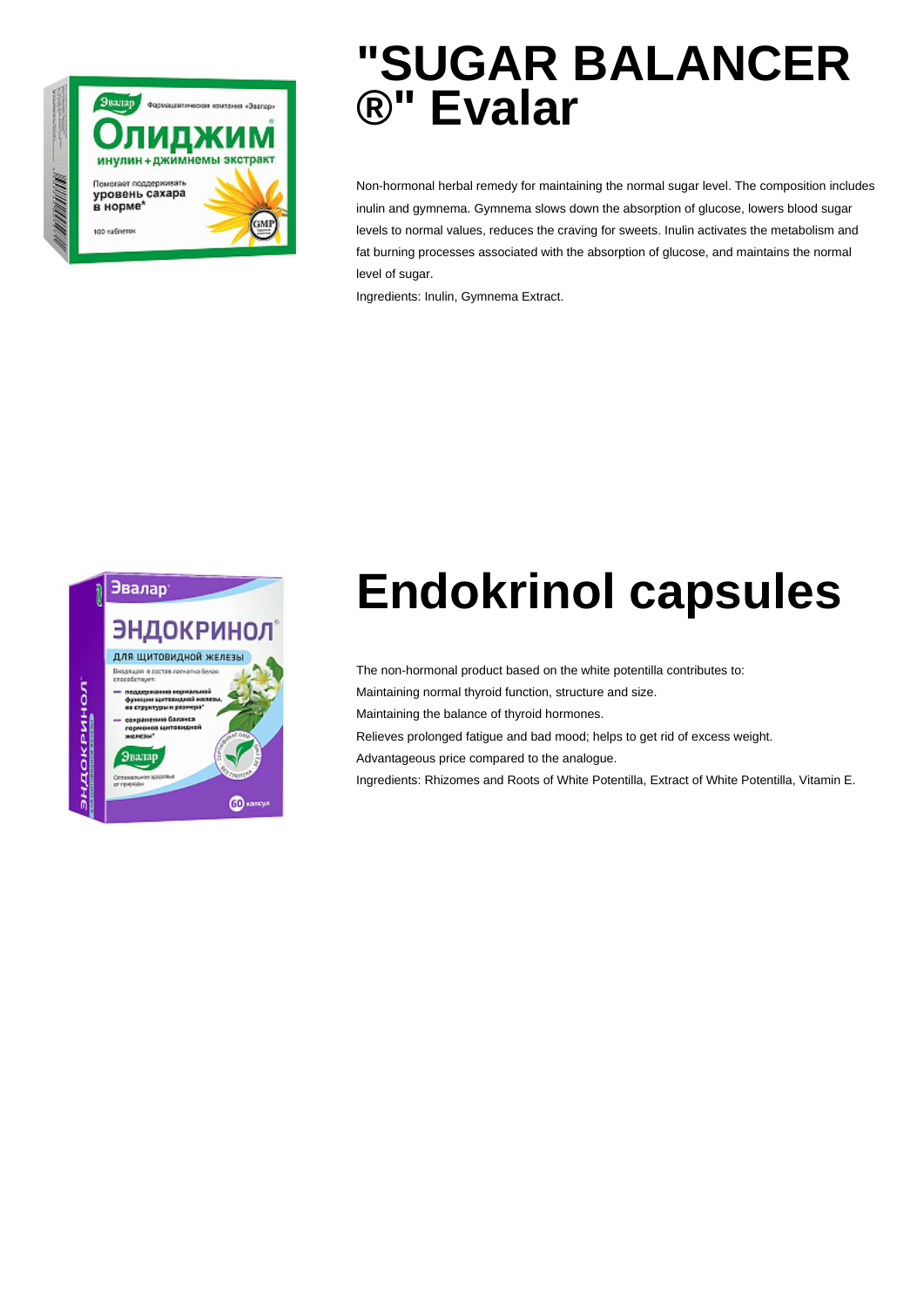

# **Endokrinol cream gel**

The cream gel is based on the specially selected herbal components, including the white potentilla picked at the moment of their maximum biological activity, starwort and toadflax. The cream gel Endocrinol combined with capsules creates the optimal concentration of plant active ingredients in the tissues of thyroid gland. Endocrinol from the company EVALAR is the choice of millions of Russians!

Ingredients: Water Extract of Stellaria Media, Oil Extract of Lunaria Vulgaris, Alcohol-Water-Glycerin Extract of Potentilla.



# **Endokrinol Iodine**

Natural iodine (150 mcg) and white potentilla help: Replenish iodine in case deficiency. Fight prolonged fatigue, bad mood and excess weight. Improve memory and attention Advantageous price compared to the analogue. Ingredients: Rhizomes and Roots of White Potentilla, Laminaria Thallius, Vitamin A.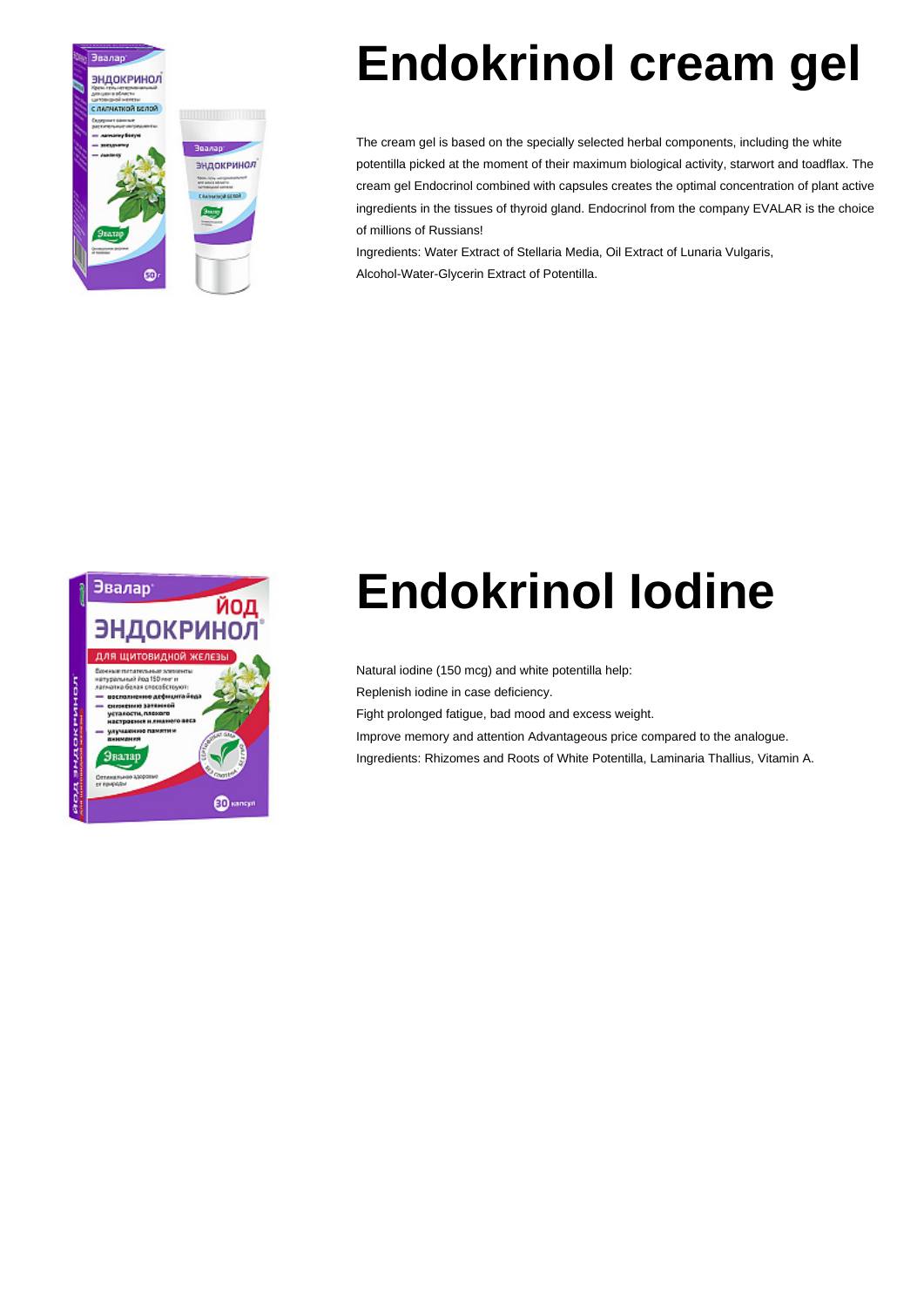

### **Laminaria**

For the treatment of iodine deficiency.

100% natural source of iodine.

1 tablet contains 200 micrograms of iodine and supplies the daily body requirement.

Laminaria EVALAR is a natural source of iodine, naturally replenishing its deficiency, supporting the health of the thyroid gland, and promoting the mental and physical performance of the body. Laminaria is a balanced marine product created by nature itself. Ingredients: Laminaria (Sea Kelp).



#### **Oligym Vitamins at diabetes**

11 vitamins and 8 minerals, enhanced with taurin. 1 tablet a day satisfies 100% of the daily requirement of the body in vitamins and microelements, especially needed by people with a sugar level exceeding the normal values.

Ingredients: Brown "Vitamins": Taurin, Gymnema Extract, Vitamins Ñ, Å, ÐÐ, Â6, Â1, Â2, À, Â12, Rutin, Folic Acid, Biotin; White "Minerals": Iron Sulfate, Zinc Oxide, Manganese Sulfate, Copper Sulfate, Potassium Iodide, Sodium Selenite, Magnesium Oxide, Zinc Lactate, Manganese Gluconate, Chromium Picolinate.